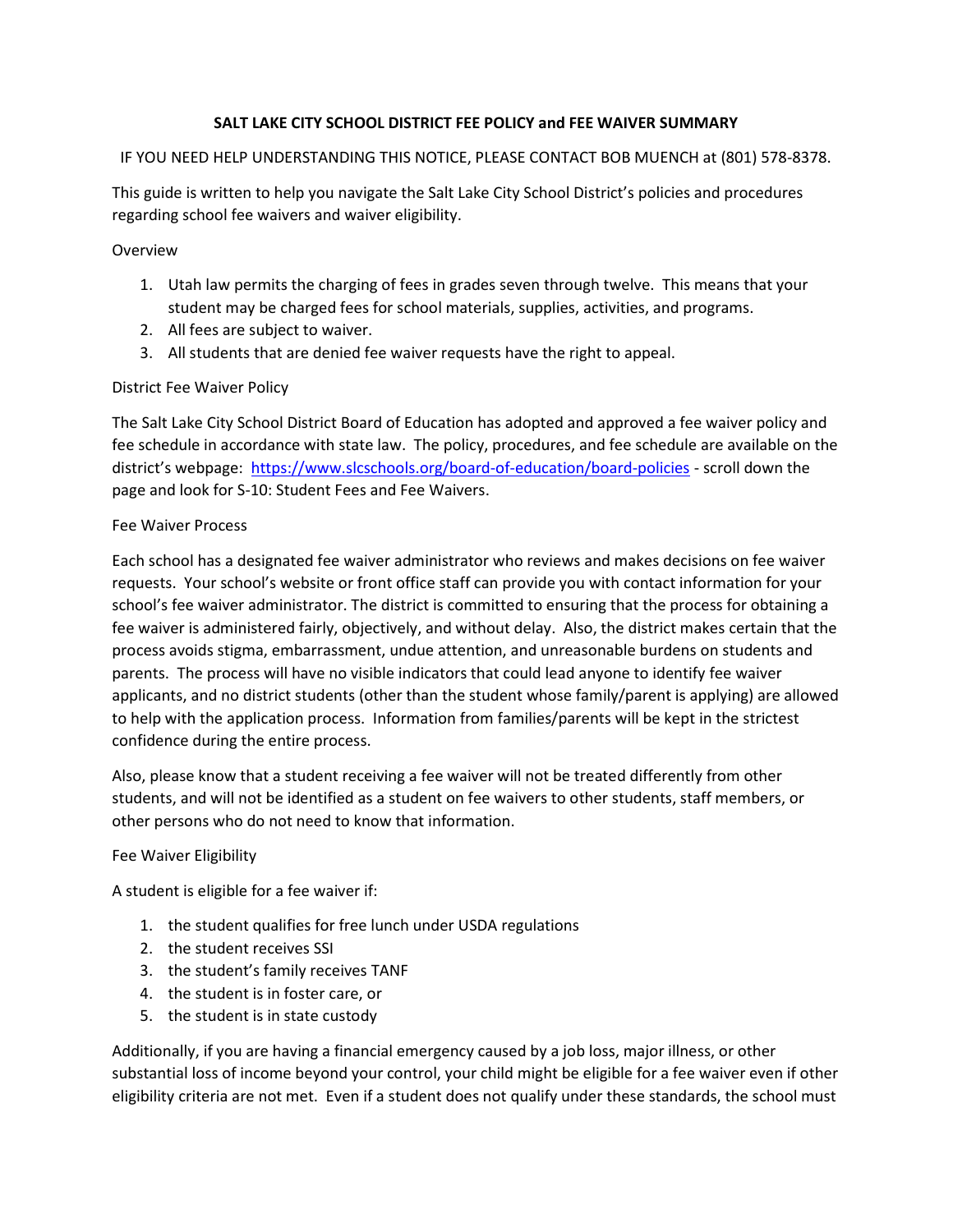still provide a fee waiver if charging the fee would deny the student the opportunity to fully participate or complete a requirement because of an inability to pay a fee.

However, in order to qualify for a fee waiver, the school must receive DOCUMENTATION to verify the student's eligibility. You must complete the appropriate Fee Waiver Application and submit it to the school principal for their review and approval. The applications are available in each school's main office and on the Utah State Board of Education's school fees web page at:

https://www.schools.utah.gov/schoolfees?mid=4340&tid=3. As soon as you have sent in the completed forms, the fee requirement will be suspended until a final decision has been made about your student's eligibility for fee waivers. If the application is denied, the school will send you a Decision and Appeal Form. The form will tell you why the application was denied and explain how to appeal the decision. If you appeal a denial of fee waivers, you do not need to pay the fees until the appeal is decided.

If your student is eligible for fee waivers, all fees must be waived, including – but not limited to – the following:

Fees for registration, textbooks, textbook and equipment deposits, school supplies, activity cards, extracurricular activities, and school lockers; lab and shop fees; gym and towel fees; costs for uniforms and accessories; field trips and assembly fees; costs for class or team trips; and costs of musical instruments used in school classes or activities.

There is no such thing as a "non-waivable" or "optional" fee, but alternatives to fee waivers may be arranged in some cases, but not for textbook fees. A school cannot ask you to make installment payments, IOUs, or other delayed payment plans if you qualify for a fee waiver.

Charges for class rings, yearbooks, school pictures, letter jackets, and similar items are not fees and need not be waived. Also, if your student loses or damages school property, the costs of replacement or repair are not fees and need not be waived. Students may be required to pay fees for concurrent enrollment or advanced placement courses. The portion of the fees related specifically to college or post-secondary grades or credit is not subject to fee waiver. In addition, only those students who have paid a textbook or equipment deposit are eligible to receive a deposit refund at the end of the year.

The school and school staff cannot withhold, reduce, or enhance grades or credit, or withhold grades, credit, report cards, transcripts, or diplomas to enforce the payment of fees. A school may withhold the official student records of a student responsible for lost or damaged school property; however, may not withhold a student's records that would prevent a student from attending school or being properly placed in school.

Fee waiver eligibility documentation is NOT required annually but may be required at any time by the school or a parent may ask for review for good cause. Also, documentation SHALL NOT be maintained by the school for privacy reasons. Schools may transfer fee waiver eligibility information to other schools to which students advance or transfer.

If you have questions, first talk to your school's fee waiver administrator or the school district representative listed below:

School Leadership and Performance Department (801) 578-8350